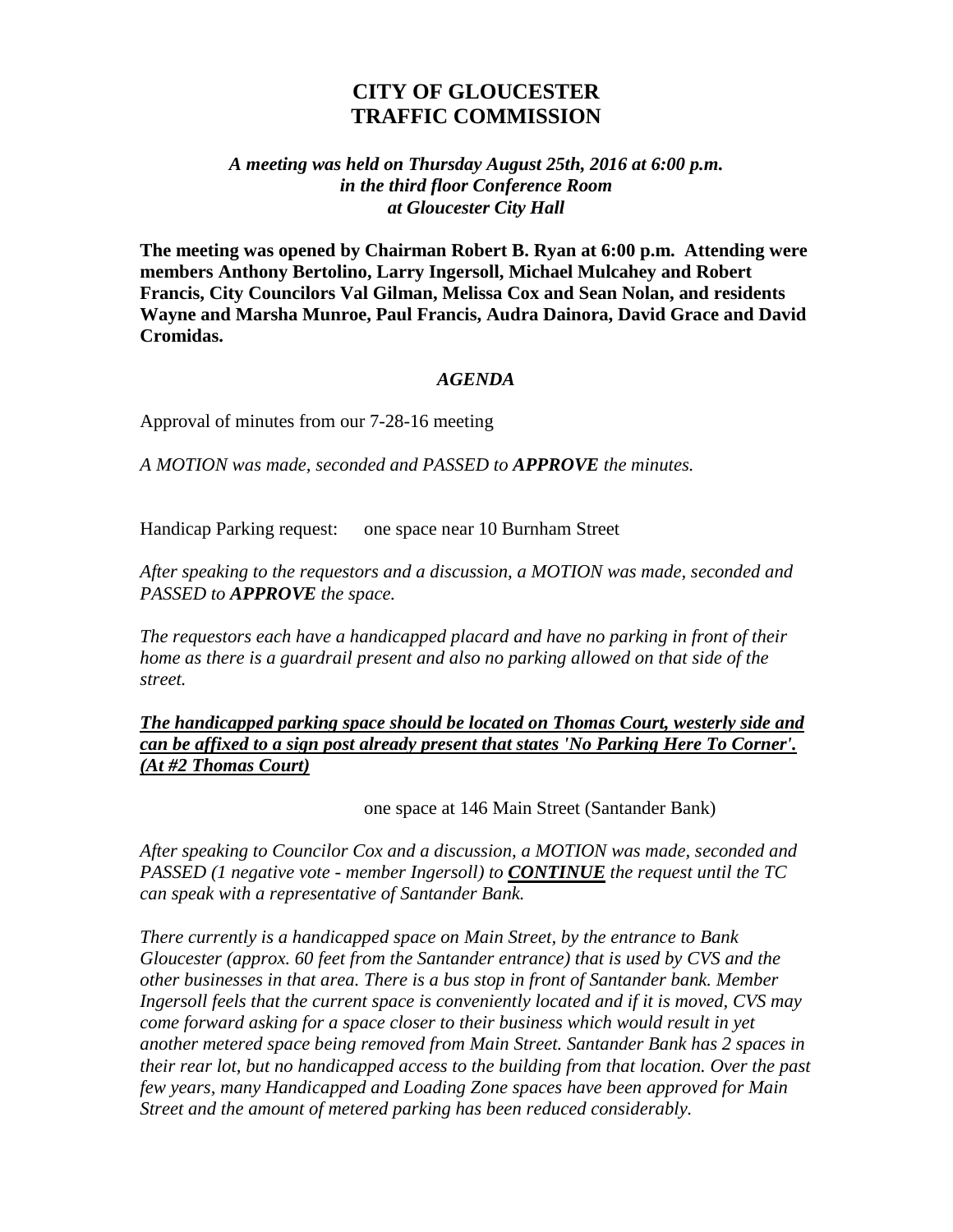The following were **continued** from our previous meeting:

Handicap Parking request: Re-position one space on Lexington Avenue

*(July Meeting) The TC had questions for Councilor Nolan who was unable to attend. There appears to be a Loading Zone in that area also which may have to be deleted or moved.*

*A MOTION was made, seconded and PASSED to CONTINUE the order.*

*(August Meeting) After speaking with Councilor Nolan and a discussion, a MOTION was made, seconded and PASSED to APPROVE the relocation of the Handicapped Space.*

*By DELETING: One 19 foot handicapped parking space, Lexington Avenue, easterly side, in a southerly direction, 58 feet from its intersection with Norman Avenue.*

*And by ADDING: One 19 foot handicapped space, Lexington Avenue, easterly side, in a southerly direction, 26 feet from its intersection with Norman Avenue.*

*There is currently a loading zone sign present that has NO city ordinance attached to it and was never approved. This should be removed.* 

*The current 'No Parking Here to Corner' sign is placed wrong and will need to be moved to 20 feet from the corner to allow for the handicapped space access.*

**Order #CC2016-034** *(Councilor Gilman)* **ORDERED** that the Traffic Commission conduct a site visit in order to make recommendations of safe traffic flow patterns and parking at the intersection of Holly Street and Washington Street; and that the Traffic Commission make a written recommendation to the Ordinance & Administration Standing Committee on the findings of their review including whether any traffic ordinance amendments to the Gloucester Code of Ordinances are recommended.

*(July Meeting) After a long discussion and speaking to the parties concerned, it was decided that a group site visit be conducted to obtain proper measurements. A MOTION was made, seconded and PASSED to CONTINUE the order.*

*The area has been a concern for some time and the city has been unable to provide a map that shows property lines and ownership. Many issues were discussed (pedestrian safety, loading zones, parking, crosswalk and signage) but at this time without a proper map nothing could be acted upon at this meeting.*

*The owners of the property will paint a line showing their boundary and this should help answer other questions that everyone has during the site visit.*

*(August Meeting) After a discussion, a group site visit and speaking to the concerned parties, several MOTIONS were made separately for each issue. They are as follows:*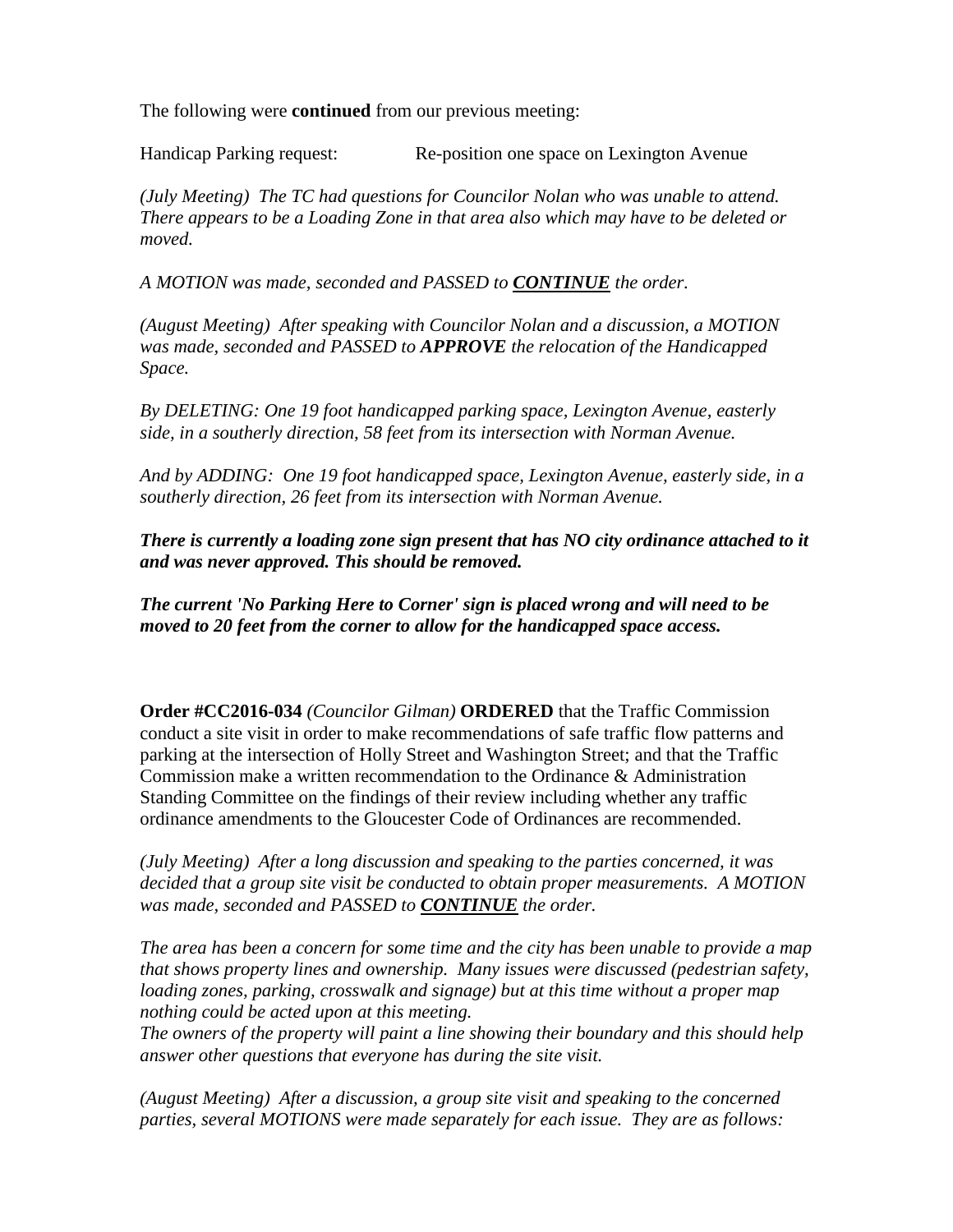• *LOADING ZONE:*

*A MOTION was made, seconded and PASSED to RECOMMEND that a LOADING ZONE be created on the northerly side of the Holly Street connector (where the dumpsters are now kept) to read as follows:*

### *AMMEND GCO Sec. 22-284 (Loading Zones)) by ADDING:*

*Holly Street connector, northerly side, 20 feet from its intersection with Washington Street, for 35 feet in an easterly direction. Hours posted on the Loading Zone to be weekdays 6 a.m. to 5 p.m.*

### *Also request the DPW to install a 'No Parking Here to Corner' sign 20 feet in from each end of the Loading Zone*

*The area between Washington Street and Holly Street (dumpster area) is 75 feet long.*

• *PARKING by the ISLAND:*

*A MOTION was made, seconded and PASSED to RECOMMEND the following:*

*To create eight (8) perpendicular parking spaces on the Holly Street side of the island, starting at the northerly end, for 72 feet (9 foot wide spaces) in a southerly direction to the existing crosswalk at the southerly side of the island.* 

*It is imperative that the lines designating the parking be painted and also ask that cross hash marks be painted from the end of the crosswalk to the southerly end of the island to discourage parking in that area.* 

• *RELOCATION OF CROSSWALK:*

*A MOTION was made, seconded and PASSED (one negative vote - member Mulcahey) to RECOMMEND the following:*

*Relocate the existing crosswalk 15 feet north to the end of the current traffic island. From the westerly side of Washington Street it would be in a straight line and from the island to approximately 5 feet from the driveway at #555 Washington Street it would be angled slightly towards pole #115-1.*

*This is being recommended for several reasons.*

*The current crosswalk has cars parked on both sides by the island making it difficult to see people crossing. Cars are continuously parking on the existing crosswalk. Cars are blocking the private driveway at 555 Washington Street.*

*There currently is NOT a curb cut on the Washington Street side of the existing crosswalk. This new crosswalk location may also require that the STOP sign at the southerly end of the island be moved back (northerly) several feet and the painted stop line being removed as the new crosswalk will serve as a stop line.*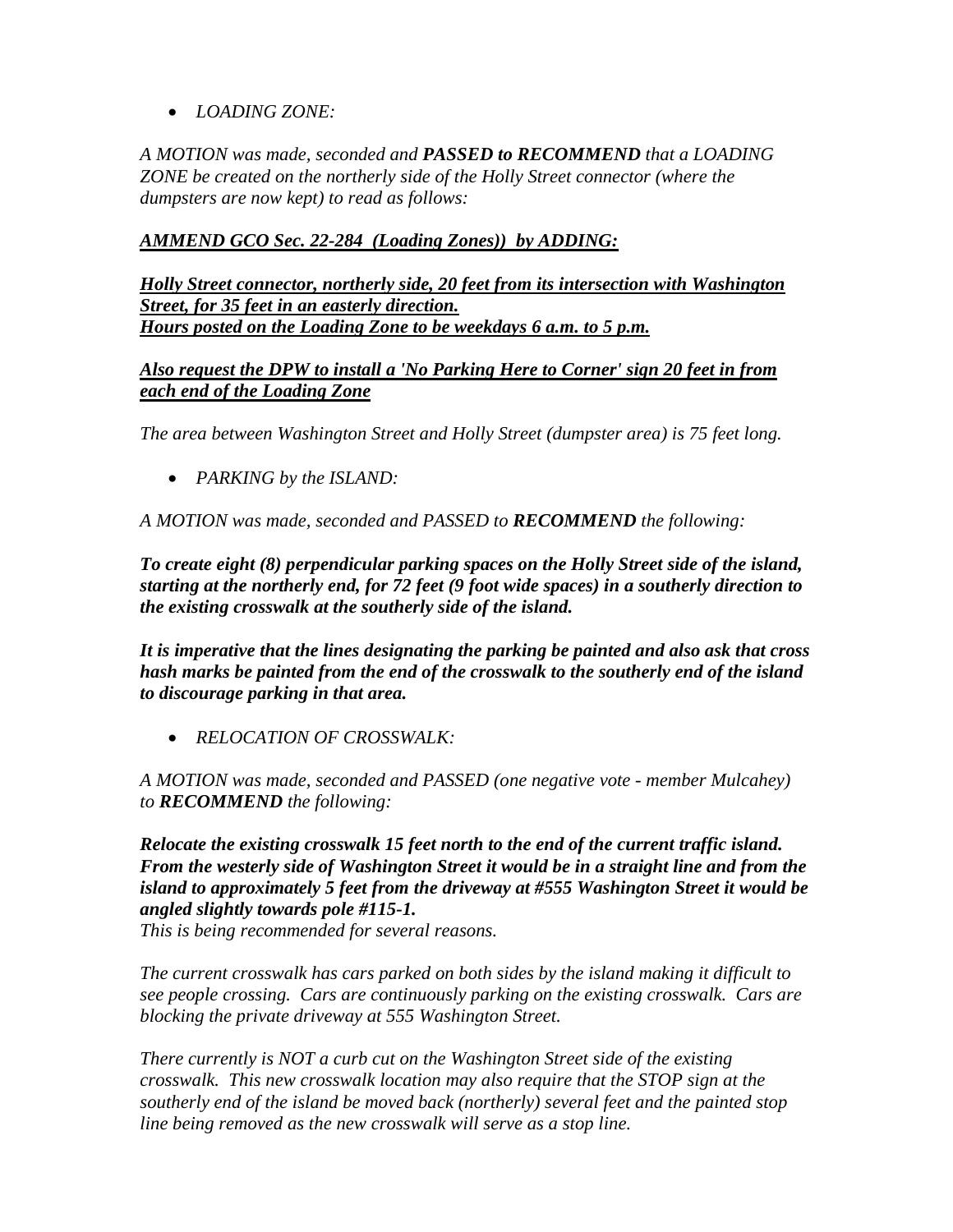*Also, if the crosswalk is moved, we will need to adjust the number of parking spaces by the island, but the TC and neighbors feel this would solve several of the safety problems in the area.*

• *PARKING IN FRONT of the BUILDING (1 Holly Street - Willow Rest)*

## *A MOTION was made, seconded and PASSED to RECOMMEND that two 'Parallel Parking Only' signs be installed in front of #1 Holly Street.*

*The first sign would be 60 feet from it's southerly intersection with Washington Street for a distance of 40 feet in a northerly direction. The second sign can be installed at the end of the 40 foot area. Both signs should have an arrow pointing to the parking area.*

*This was another safety recommendation as cars are currently parking nose in and are extending out into the travel area and also blocking pedestrian passage in front of the building.*

• *INSTALLATION of a SIDEWALK:*

*Councilor Gilman spoke to the DPW Director about a permanent sidewalk that was discussed at the site visit and meetings. He informed her that it would be an estimated cost of \$25,000 and was unsure if there was funds budgeted for its installation.*

*There is also an issue with the height of the sidewalk matching the front of the building. At this time it was decided to wait until what changes, if any, are made to the front of the building.*

*There was also a discussion of a painted 'virtual' sidewalk instead of a permanent one and again it was decided to wait and see how these recommendations work out if enacted and any building plans are final.*

*The TC is aware of possible plans to remodel the front of the Willow Rest business and some of these recommendations may need to be revisited if that occurs.*

*The TC also asked that the word STOP be painted at the end of Holly Street at its intersection with the connector road and also at the end of its intersection with Washington Street (southerly end of the island).* 

*As with all these recommendations, with signs in place, it gives people guidance as to where they can park, makes the area safer for travel and also allows for better enforcement of illegal parking issues.* 

**ORDER #CC2016-036** (Councilor Cox) **ORDERED** that the GCO Sec. 22-191 (Established off-street parking areas) be amended by: